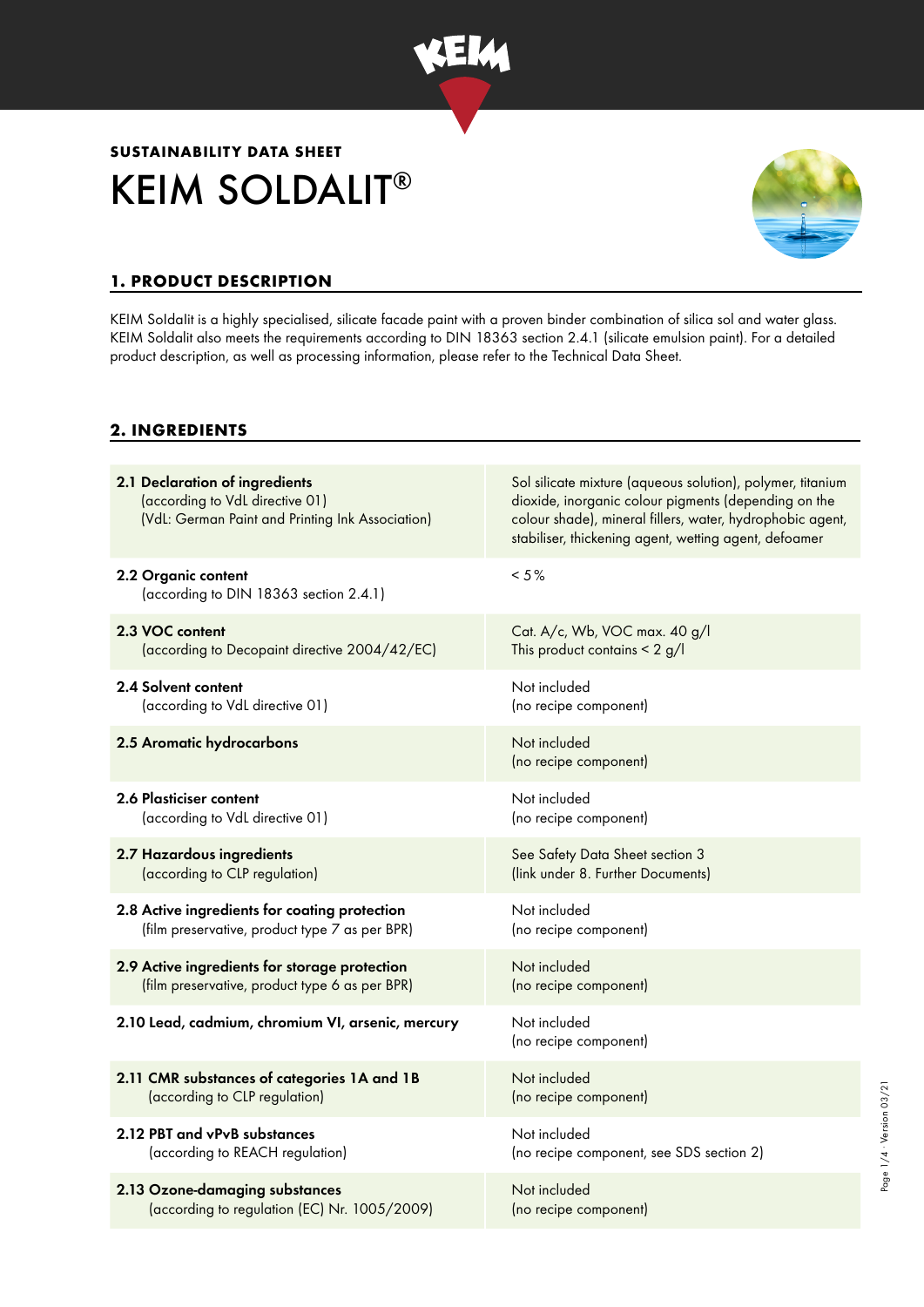| 2.14 Formaldehyde/formaldehyde depot substances<br>(emission test chamber)                                                                          | Not specified                                                         |
|-----------------------------------------------------------------------------------------------------------------------------------------------------|-----------------------------------------------------------------------|
| 2.15 Compliance with the limitation of emissions<br>of the titanium dioxide industry (according to<br>directive 92/112/EEC or directive 2010/75/EU) | Yes                                                                   |
| 2.16 Halogenated organic compounds                                                                                                                  | See Safety Data Sheet section 12<br>(link under 8. Further Documents) |

## **3. TEST REPORTS / EXPERT REPORTS / CERTIFICATIONS / LOGOS**

| 3.1 Test reports                                                                                                         | On request                                                                                                                                                                            |
|--------------------------------------------------------------------------------------------------------------------------|---------------------------------------------------------------------------------------------------------------------------------------------------------------------------------------|
| 3.2 Export reports                                                                                                       | <b>Environmental Product Declaration (EPD)</b><br>(link under 8. Further Documents)                                                                                                   |
| 3.3 Product code / GISCODE                                                                                               | BSW <sub>10</sub>                                                                                                                                                                     |
| 3.4 Certifications / Logos<br><b>SENTINEL HAUS</b><br>100%<br>natureplus<br>INSTITIIT<br>Okostrom<br>No. 0604-1701-035-2 | A2 s1, d0<br>(EN 13501-1)<br><b>DGNB</b><br>nichtbrennbar<br><b>NAVIGATOR</b><br>non combustible<br>Registrierungs-Code<br>Osewarium<br>C2AC9K<br><b>HFM</b><br>www.donb-navigator.de |

#### **4. INFORMATION FOR BUILDING CERTIFICATION AS PER DGNB\***

| 4.1 Product group<br>(ENV 1.2)                                             | Coatings for mineral surfaces outside such as e.g.<br>concrete, masonry, mineral mortars and fillers, renders,<br>ETICS, wallpapers (facade wallpapers), gypsum plaster-<br>boards, etc. |
|----------------------------------------------------------------------------|------------------------------------------------------------------------------------------------------------------------------------------------------------------------------------------|
| 4.2 VOC content<br>(according to directive 2004/42/EC)                     | < 2 g/l                                                                                                                                                                                  |
| 4.3 Dilutability with water<br>(according to directive 2004/42/EC)         | Yes                                                                                                                                                                                      |
| 4.4 Product-specific life cycle assessment values<br>(ENV 1.1 and ENV 2.1) | According to EPD                                                                                                                                                                         |
| <b>4.5 Quality level</b><br>(ENV 1.2)                                      | Coatings on mainly mineral substrates: Complies with<br>quality level $4 - \text{VOC} \le 40 \text{ g/l}$ according to VdL<br>directive 01                                               |
| 4.6 Product-specific life cycle<br>(ECO 1.1)                               | 15 Years (according to BNB: National rating system<br>for sustainable building)                                                                                                          |
| 4.7 Safety and risks of failure<br>(SOC 1.7)                               | No negative impact, since no halogens are present                                                                                                                                        |
| 4.8 Cleaning instruction<br>(PRO 1.5, PRO 2.2)                             | See Technical Data Sheet<br>(link under 8. Further Documents)                                                                                                                            |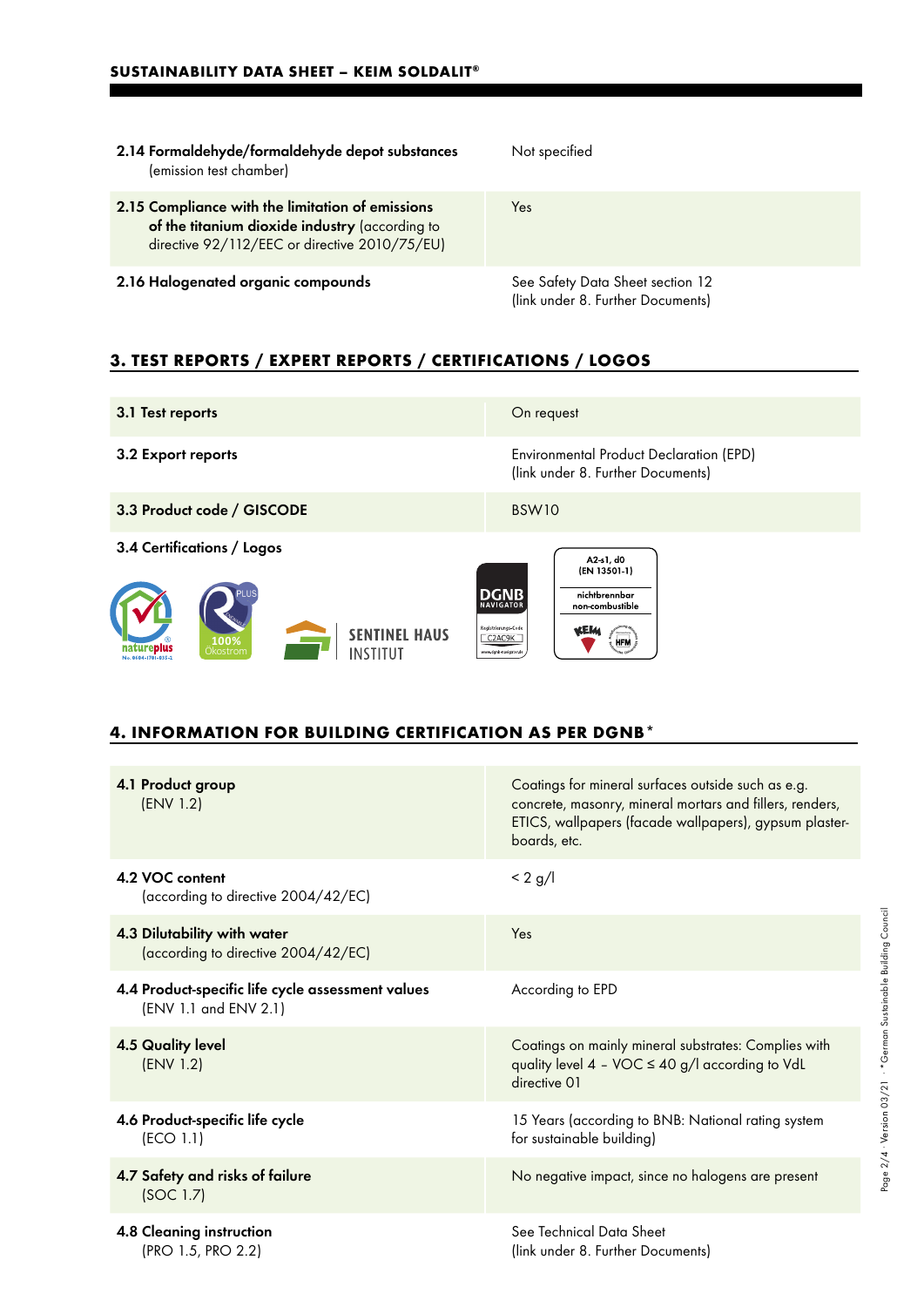# **5. INFORMATION ON SUITABILITY ACCORDING TO LEED 2009**

| 5.1 Product group<br>[EQ4.2]                                                                         | <b>Flat Topcoat</b>                                                                                                                                                                                                                                                                                                                                                                                                                                                                 |
|------------------------------------------------------------------------------------------------------|-------------------------------------------------------------------------------------------------------------------------------------------------------------------------------------------------------------------------------------------------------------------------------------------------------------------------------------------------------------------------------------------------------------------------------------------------------------------------------------|
| 5.2 VOC<br>(as per SCAQMD Rule 1113, Architectural Coatings,<br>rules in effect on February 5, 2016) | $< 2$ g/l (limit value $< 50$ g/l)                                                                                                                                                                                                                                                                                                                                                                                                                                                  |
| 5.3 VOC limit fulfilled                                                                              | Yes                                                                                                                                                                                                                                                                                                                                                                                                                                                                                 |
| 5.4 Recycling rate<br>(from post-consumer sources) (MR4)                                             | KEIM Soldalit can achieve the service life of the building<br>components. KEIM Soldalit does not have a real after-use<br>phase. The final disposal is carried out in conjunction<br>with the building components via building rubble. If it is<br>pure building rubble, recycling takes place in accordance<br>with national regulations. Normally, building rubble is<br>crushed and returned to the economic cycle as a<br>substitute for fillers (road construction, concrete). |
| 5.5 Recycling rate<br>(from production-relevant sources) (MR4)                                       | 0%                                                                                                                                                                                                                                                                                                                                                                                                                                                                                  |
| 5.6 Fast renewable raw materials<br>(MR 6)                                                           | 0%                                                                                                                                                                                                                                                                                                                                                                                                                                                                                  |
| 5.7 Regional materials<br>(MR <sub>5</sub> )                                                         | Not specified                                                                                                                                                                                                                                                                                                                                                                                                                                                                       |
| 5.8 Production site<br>(MR 5)                                                                        | Keimfarben GmbH, Keimstraße 16, 86420 Diedorf                                                                                                                                                                                                                                                                                                                                                                                                                                       |

#### **6. MANAGEMENT SYSTEMS AND CORPORATE CERTIFICATIONS**

6.1 Quality and environmental management The manufacturing /marketing company is certified according to:

– DIN EN ISO 9001

- DIN EN ISO 14001
- Energy audit according to DIN EN 16247-1

#### **7. SAFETY INSTRUCTIONS**

7.1 See Safety Data Sheet (link under 8. Further Documents)